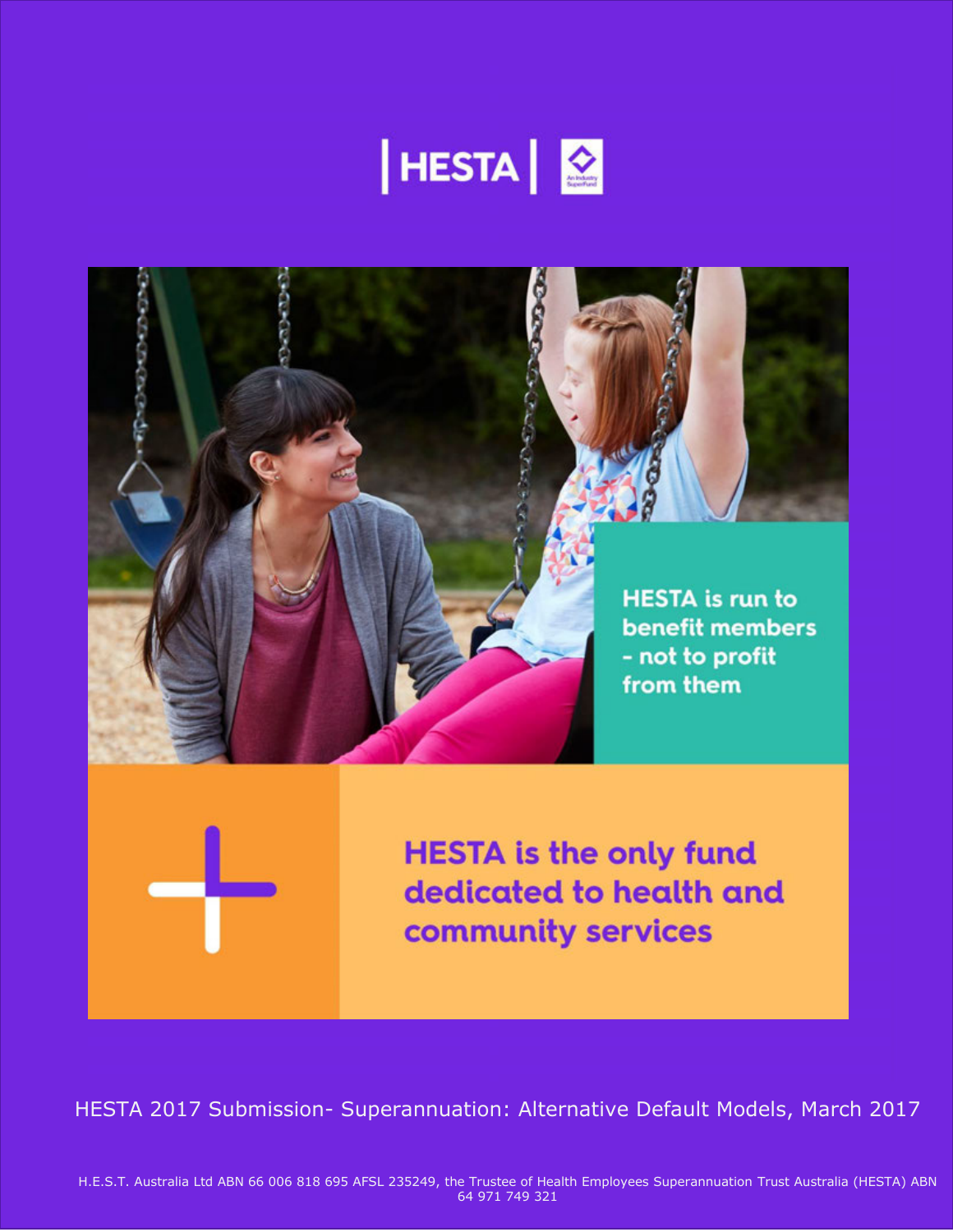

# **Superannuation: Alternative Default Models**

#### **Response to Draft Report March 2017**

HESTA welcomes the opportunity to submit a response to the Draft Report issued by the Productivity Commission March 2017 (the Report).

## About HESTA

HESTA is an industry superannuation fund, established in 1987 to provide retirement benefits for workers in the Health and Community Services Sector, and we operate only to benefit members. We have over 820,000 members and manage over \$37 billion of members' assets.

The typical HESTA member is aged 43, is female and has a balance of approx. \$18,000 in superannuation.

Because of our traditional industry base our members are:

- 1. More likely to live for five years longer than an average Australian male
- 2. More likely to suffer the inconsistencies and discrimination of the gender pay gap
- 3. More likely to take time out of the workforce on periods of unpaid leave
- 4. More likely to be at risk of poverty in retirement.

Our mission is to make a real difference in the retirement outcome of every member. The settings of the system impact our members, both in the way they enter and interact with superannuation.

We have made comments on various areas of the Report that we believe are most relevant to the retirement outcomes of our members either directly or through changes to the integrity of the system.

We have focused mostly on the role of choice and competition in the superannuation sector and have made some brief comments on the alternative models proposed in the Report.

We welcome the opportunity to discuss the submission further, should you have any queries please contact Mary Delahunty, General Manager Business Development and Policy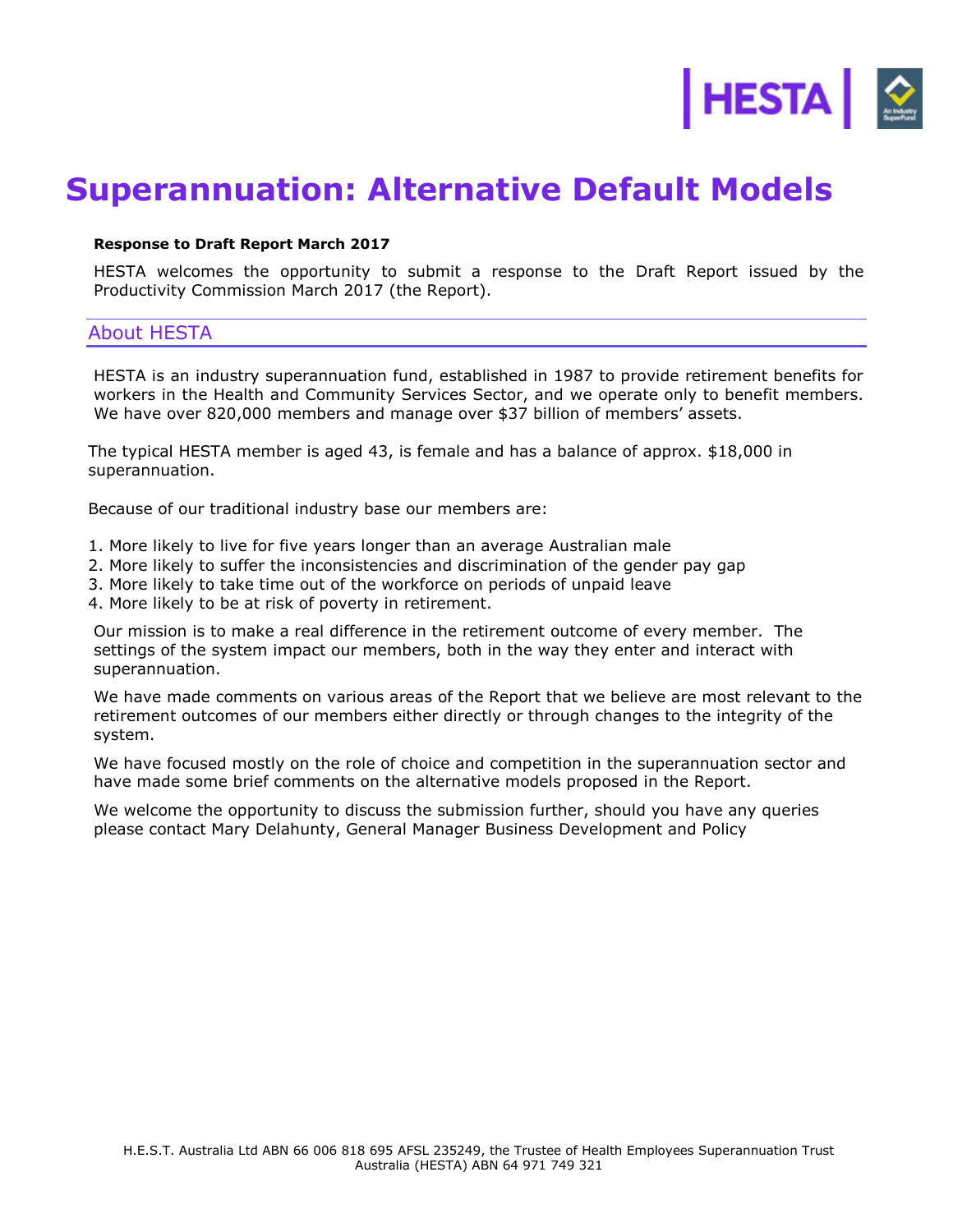# Comments on the Report

HESTA welcomes reform to the superannuation system that truly promotes a member's best interest and community wellbeing. To that end we have championed many reforms that would make meaningful difference to the majority of our members –

- Superannuation on paid parental leave entitlements
- Removal of the \$450 threshold
- Payment for carers

Disappointingly, the focus of the policy makers continues to be on the well performing safety net providers and not on structural change to promote fairness that would make the most difference to the majority of our members.

We have sought to enshrine gender fairness into the Objective of Superannuation and we note that the Commission quotes the proposed objective in the Report as though it is final. This objective has not been legislated and we again call for greater acknowledgement of the gender inequities in the current system and any objectives to seek to address this.

Commenting on some of the broad issues in the Report we again contend that it is an egregious waste of energy for the sector to participate in this exercise of assessing alternative distribution models without any assessment of the current legislated process.

It is noted that the Commission has taken a broad interpretation of what constitutes a formal competitive process for the default market (pg7) but surprisingly, this broad definition doesn't include the current untested system. The current process, that has been enshrined in law but not yet enacted, was designed through long consultation and at considerable expense to the taxpayer. This system deserves a chance, at the very least it deserves to be considered in the analyses of the Report. Given it has not yet been enacted, the current process could be reasonably considered as an 'alternative model' and the consideration of this would have made the exercise a lot more useful to all participants.

#### Choice and competition in superannuation

ı

We note that there are welcome language changes between this Report and the earlier Draft which soften the Productivity Commission's (the Commission) approach to the belief that a safety net in the form of well-regulated default funds should not be a part of a mature superannuation system.  $1$  It remains HESTA's strong belief that a system which compels consumers to enter a market, benefits from an engaged consumer base but relies on safety net provisions in the absence of that. These type of consumer protections are a mark of a sophisticated retirement system, not an immature one.

Policy intervention is required, and welcome, in the area of member engagement. Given such obvious benefits can arise from an informed consumer base – as noted by the Commission (Pg4) in this Report and in setting the baseline – there seems to be very little attention from policy makers to increase this. Indeed, many of the proposed considerations in the Report could be seen to entrench apathy, such as the concept of having one default fund for life.

We agree with the finding that where third-party involvement is present there needs to be an overarching requirement that member's best interest be considered. We see this as a regulatory

<sup>&</sup>lt;sup>1</sup> Default Superannuation Funds in Modern Awards, Productivity Commission Inquiry Report, No.60, 5 October 2012, p.57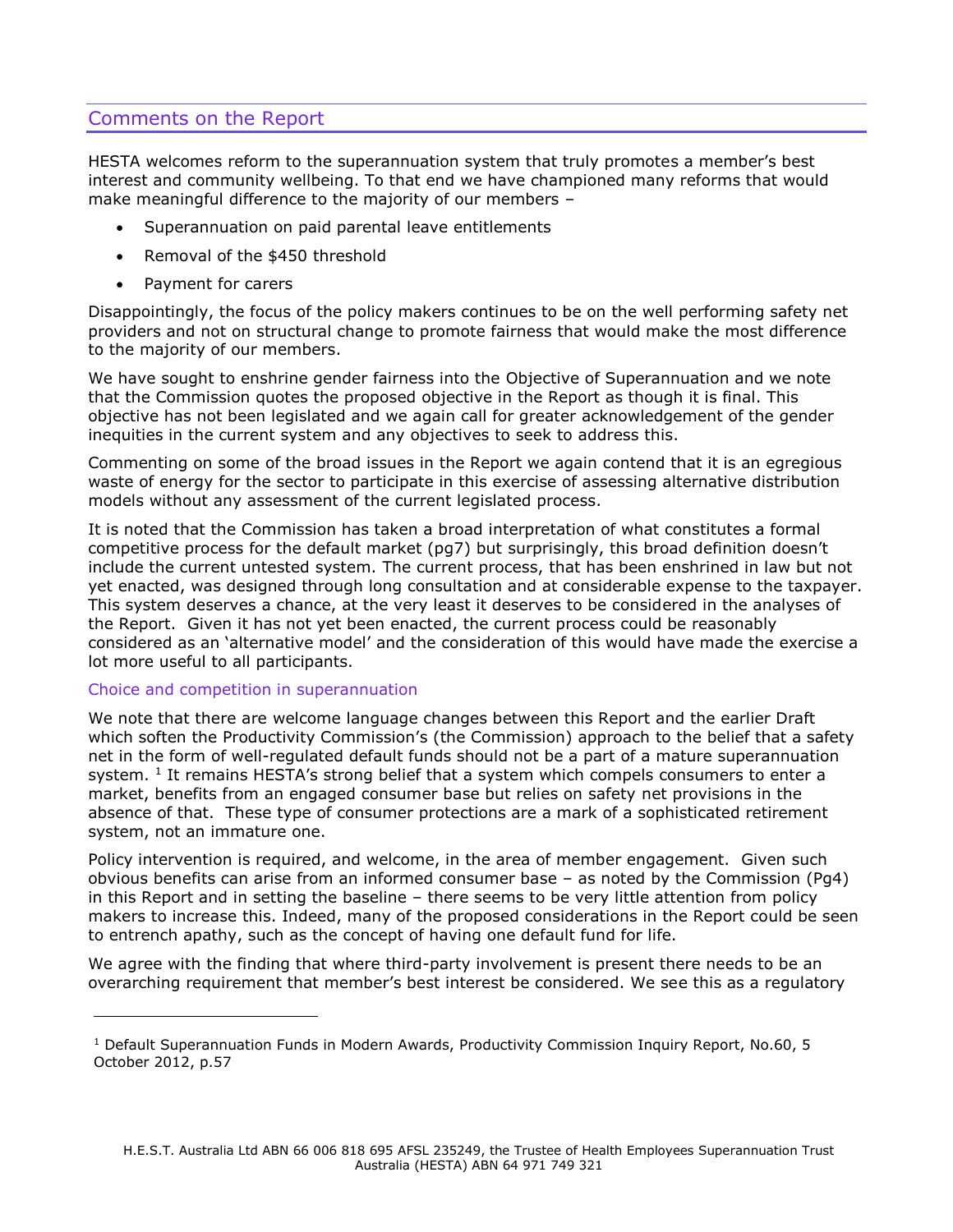gap which was addressed in the Commission's review of the 2012 review, and can be strengthened by the exclusion of certain businesses from the process. HESTA believes that in a mature retirement system, businesses should not be able to profit from unengaged consumers and inert money, therefore profit seeking funds should be excluded from the safety net considerations.

There is a confusing contradiction in the Report between encouraging less funds through merger activity and encouraging more entrants to the fund market through lower barriers to entry. It is not clear how the stated aim of more competition would be realised by both of these actions happening at once. It reads that the Commission is encouraging of less profit for member funds and more profit seeking funds which would surely not meet the measure of encouraging reform that both promote member's best interest and community wellbeing.

HESTA has worked with the regulators to promote greater understanding of fee structures for meaningful reform to transparency measures. This work remains incomplete, it is an incredibly complex area and the Commission would serve the system well to conduct a separate review on the intricacies of recent attempts to homogenise fee disclosure.

#### Alternative models

We endorse the model assessment criteria and note that the current legislated process through the Fair Work Commission meets all these criteria.

We do not support the assisted employee choice model, it has much of the structure of the FWC process but we do not support the need for a fund of last resort.

We are alarmed by the inclusion of a fee based auction, this model does not have our support. Any model that concentrates solely on fees, especially when fee disclosure is unnecessarily complex, would not deliver for members or the community. We do not support the fee based auction model.

A multi-criteria tender model is correctly identified by the Commission as being very complex. It should be noted that funds commonly participate in tenders for the provision of safety net services at an employer level but there is no consistency to the processes. This does however exemplify that there is existing competition at the employer level.

We strongly oppose assisted employer choice, as a model it is missing a crucial element – the requirement to act in a member's best interest.

We discuss these models further in our submission.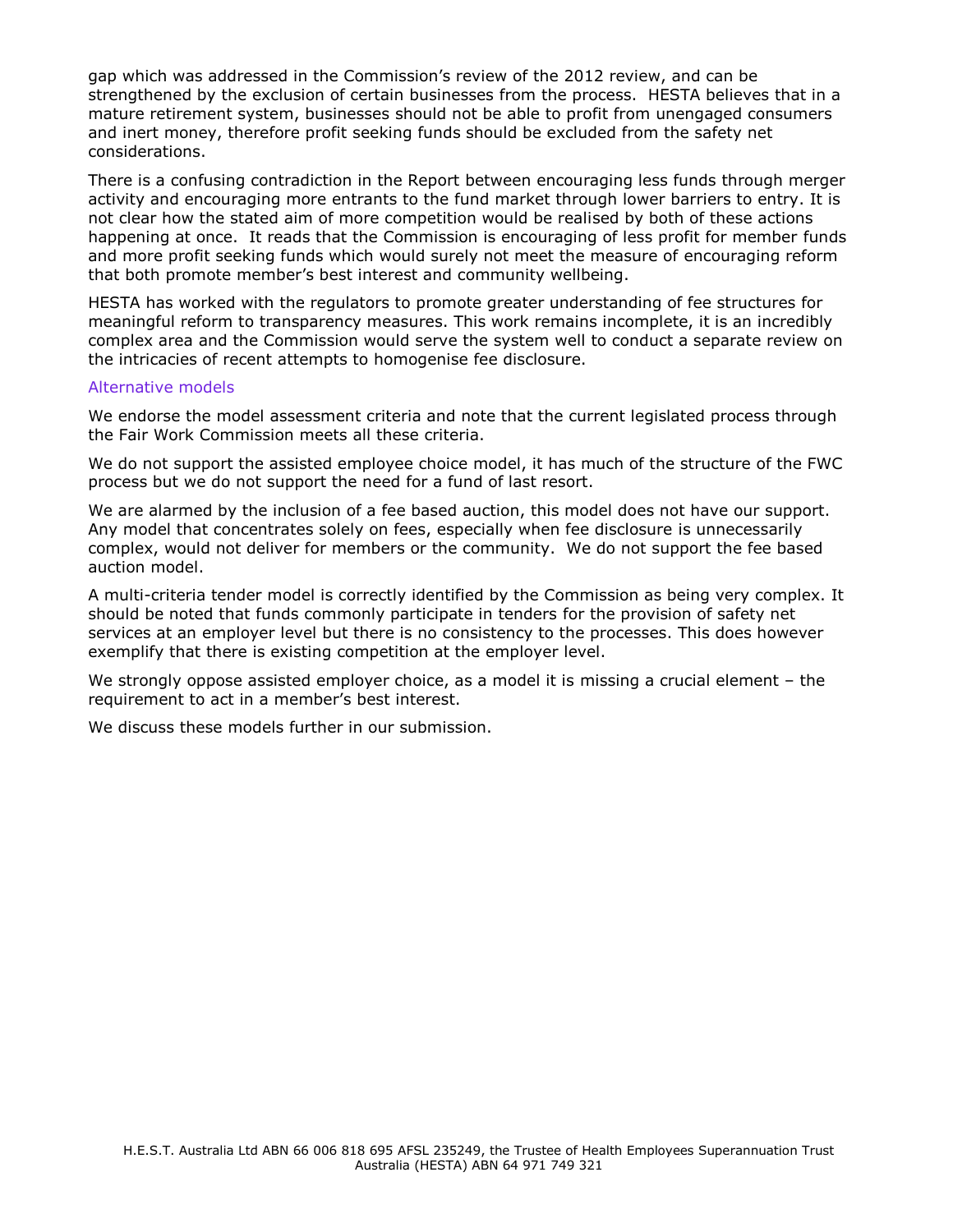## Draft finding 1.1 Extending choice

Complementary policy action (including to extend genuine member choice to all employees) will be needed to deliver the full potential of member-driven competition under the alternative models developed in this Inquiry and also under current default arrangements.

HESTA endorses the view that complimentary policy action should accompany any reform which extends genuine choice to all Australian workers.

We don't believe that a lack of choice for some is the sole determinant, or even a major factor, in the problem of the proliferation of multiple accounts but it does inhibit portability.

Complementary policy action should also focus on the consumers and the future consumers to increase their knowledge and understanding of the market they are compelled to enter. Consumers in this context are not confined to members but also extends to employers as they are an integral part of the decision making chain. Currently superannuation funds, peak bodies and member associated entities carry this education burden for the country. HESTA has a national education team delivering fund agnostic superannuation information in workplaces all over the country. We see this as an important part of our social contract with the health and community services sector and our obligation to a well performing system but it adds significant cost to the operation of our fund. A better informed consumer base should be an area of urgent focus for the Government, it is a greater more systemic problem than the proliferation of multiple accounts. Not only would a more engaged consumer base increase demand side competition it would decrease the ability of providers to act in a predatory manner.

The mix of true choice, engaged consumers and a strong safety net is a sensible path forward for a sophisticated retirement system.

#### **HESTA endorses genuine member choice, a strong safety net and recommends a focus on increased education of the current and future consumer base.**

## Draft finding 1.2 Ensuring member's best interest

Where there is third-party involvement in the selection of a default product, there needs to be effective regulation or arrangements in place to ensure these third parties act in the best interests of members.

HESTA endorses this finding, in principle it is consistent with the views of the Productivity Commission in 2012<sup>2</sup>. The resulting action however differs greatly which is surprising given the non-partisan nature of the Commission.

The concept of member's best interests is of paramount importance and needs to be examined from two angles. Firstly, the regulatory environment in which agents are making decisions and secondly the construct of a body that would have oversight of any filter applied.

#### The inadequate regulatory environment

ı

We agree the statement in the Report that:

*In the presence of a default system where other agents are making decisions on behalf of member, it is imperative that those agents face clear objectives, and in the context of the* 

<sup>&</sup>lt;sup>2</sup> Default Superannuation Funds in Modern Awards, Productivity Commission Inquiry Report, No.60, 5 October 2012, p.145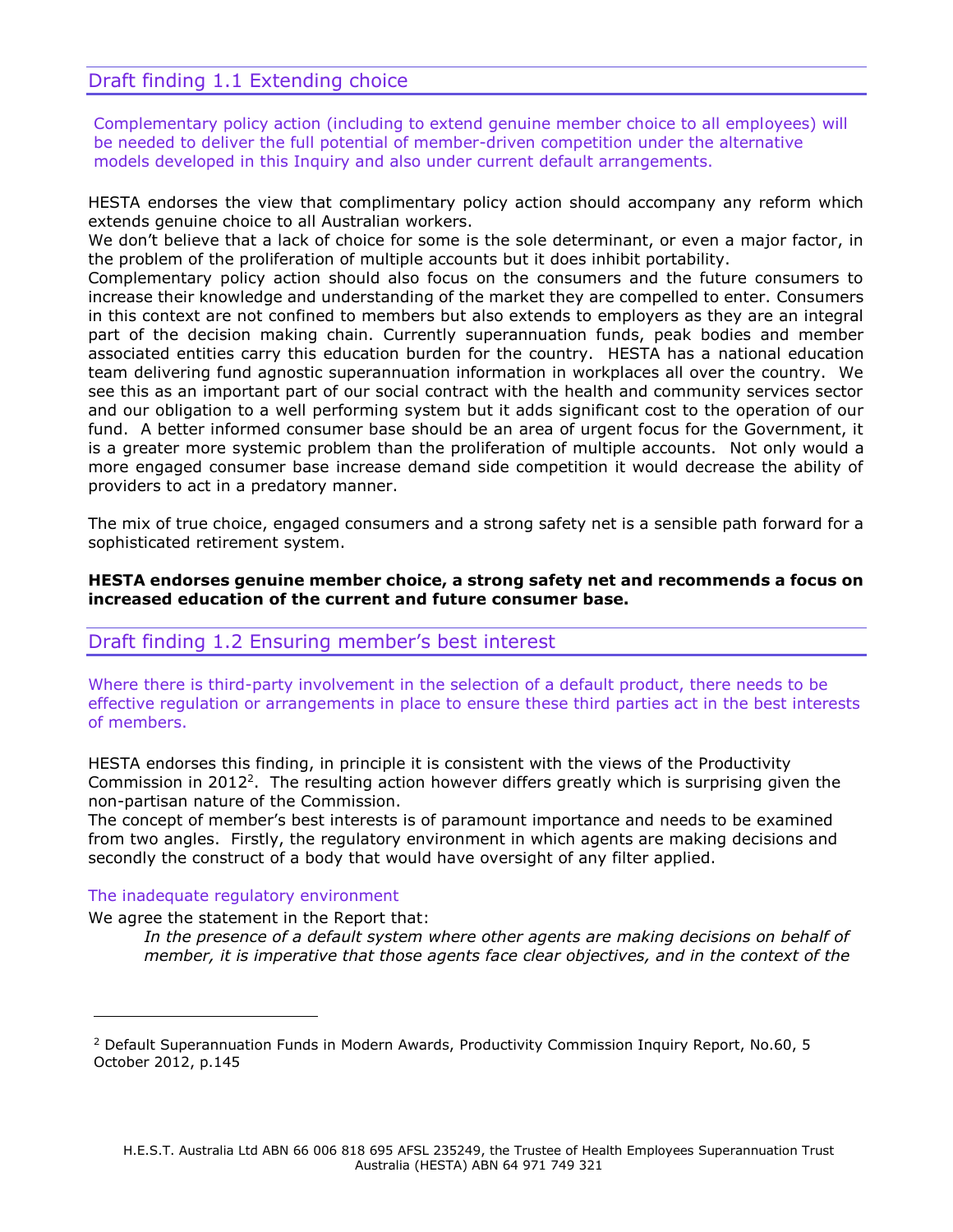#### *Australian system, are subject to explicit and enforceable obligations to act in members' best interests.* Pg43

Employers are a part of the decision-making chain in the selection of a safety net fund provider for their employees who fail to make a choice. As noted in our previous submission and echoed in the Report, they do not face any obligations to make these decisions in the employee's best interest. This gap in regulations has led to documented unconscionable sales tactics by profit seeking bank owned superannuation funds. This was well researched by the Australian Taxation Office (ATO) in 2010 and further researched and examined in a report by Industry Super Australia (ISA) in February 2015. The ISA findings supported the view of all major inquiries into superannuation – The Cooper review, the 2012 Productivity Commission exercise and the Financial System Inquiry (FSI) – that the superannuation system needed to retain strong levels of consumer protection.

Profit seeking bank funds offering bundled products to employers in exchange for default fund status is a clear threat to the concept of member's best interest.

It was in the consideration of these behavioral concerns that the need arose for a quality filter in addition to MySuper requirements in the Commission's work in 2012 and in the FSI. The FSI endorsed the Commission's finding that the MySuper regime did not provide adequate protection for those who do not select their own super fund and that an additional quality filter was required to safeguard the "best interests of members".<sup>3</sup>

Despite the practice of offering inducements being illegal, the sector is aware of the existence of it. In 2010 the ATO released survey results suggesting that around 13% of employers admitted to receiving a direct or indirect benefit from a superannuation provider.<sup>4</sup>

In 2014, ISA commissioned more research into the practice of offering inducements for small – medium sized enterprises. Alarmingly the practice is still common. Of the 550 businesses surveyed, a third admit to having switched funds promoted by their bank. Over a quarter of employers report having been recommended a default by their bank. Employers reported that some of the most common bundled offers made by the banks are "those which provide a direct benefit to the business rather than the employees (like discounts on banking and insurance products)". ISA concluded that the inducement practice is very effective.<sup>5</sup>

This concept of 'third line forcing' is very hard to police. HESTA believes that the existence of a quality filter is imperative to at least provide some barrier to the practice.

To echo our previous submission and many others, this is where examination of the current legislated process would be of benefit to the Commission and the sector more broadly.

The process designed in 2013 sought to deal with these threats to member's best interest by strengthening the safety net environment. This is an appropriate response and we note that the Commission mostly replicates this in the alternates considered in the Report but with differences in responsibility.

The current process was endorsed in many submissions the Commission has received on earlier drafts, the main framework being that a list of sorts is established for employers to choose from. That this list is constructed through the use of a filter which considers, above all, member's best interests.

ı

<sup>3</sup> Financial System Inquiry, *Final Report*, 2014 p 106

<sup>4</sup> Colmar Brunton Social research prepared for the ATO. *Investigating Superannuation:* 

*Quantitative Investigation with Employers*, 20 January 2010, p 55

<sup>5</sup> Industry Super Australia. *Bank cross-selling to employers: A threat to Australia's super safety net*, February 2015 pg3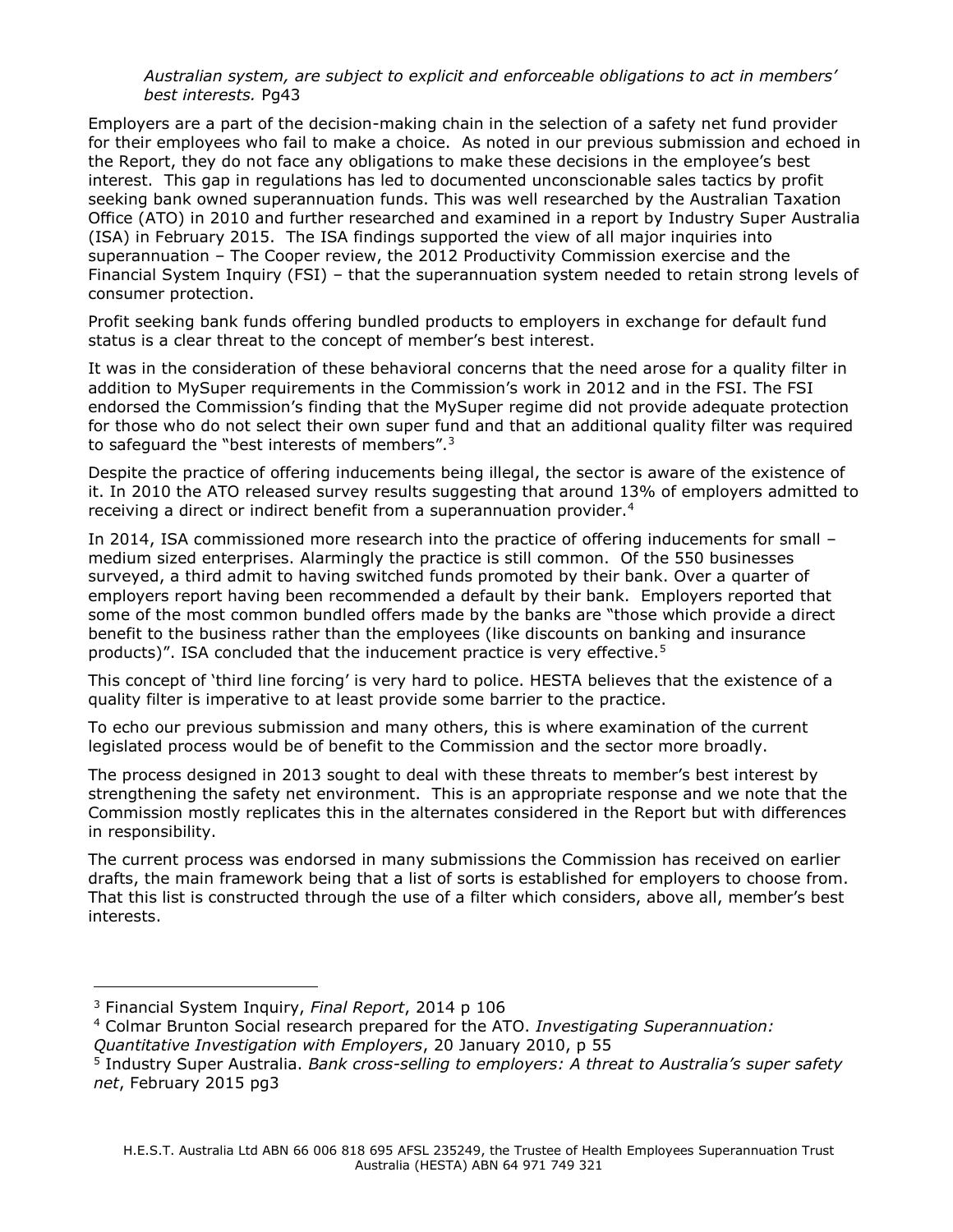We strongly believe that this is the purview of the Fair Work Commission (FWC). Superannuation is deferred wages, it is an industrial matter and in this country industrial matters are best contemplated by the FWC as an independent umpire. The FWC Act 2009 (Division 2 Section 3) sets the objective of providing a balanced framework for cooperative and productive workplace relations that promotes national economic prosperity and social inclusion for all Australians. This clearly provides an analogous framework for setting the interaction of third party involvement in selection of safety net providers.

We echo our support for the assessment criteria outlined in the Report and note it reflects the previous work of the Commission. It is relevant to discuss this criteria as a part of the draft finding on member's best interest because so much of the basis of the assessment rests on this overarching theme and that of community wide wellbeing. The criteria of model assessment is met by the current legislated process as outlined –

#### 1. **Member benefits.**

The FWC process creates incentives for funds to design and deliver products that maximize long-term net returns and allocate members to products that meet their needs. This is evidenced by the strong performance of the current default providers relative to the choice and SMSF sector.

#### 2. **Competition.**

To the extent that it drives member's best interests the FWC process has competition factored in. Funds compete to be included on a list available to employers, this drives innovation and cost effective decisions.

#### 3. **Integrity.**

The oversight of the Fair Work Commission as the independent umpire ensures integrity in the selection, filtering and allocation of funds.

#### 4. **Stability.**

Stability is delivered to the sector by policy participants acting with integrity and allowing a process that was designed at considerable expense to the tax-payer to be enacted. In this case, stability is best delivered through the commencement of the legislated FWC process. As noted, the de-selection of some funds through a quality filter as assessed by an expert panel and the FWC may add to instability but should not mean that a model isn't pursued as this may result in better member outcomes.

## 5. **System-wide costs.**

The FWC model would have negligible system-wide costs as most sector participants have already participated in good faith in the design of this model and arranged business practices to meet it.

Ongoing costs of the FWC model would be well directed because the process ensures competition is focused on member's best interest, therefore innovation and efficiency measures would be similarly focused.

In supporting the criteria HESTA reiterates that we do not support any trade-offs which detract from the most important assessment – that of member's best interest.

It is impossible to contemplate this important overarching criteria ever being met by profitseeking funds in a mature system. HESTA recommends that the Commission should strongly consider the appropriateness of these businesses being allowed to compete for the provision of a safety net fund at all and we believe the filter should reflect this. Member's best interest cannot truly be met by entities such as banks who seek to use inert money from unengaged consumers to build profits through their vertically integrated businesses.

#### **Member's best interest is the most important criteria to be considered when assessing the role of safety net fund providers. Profit seeking funds have continually acted contrary to this objective.**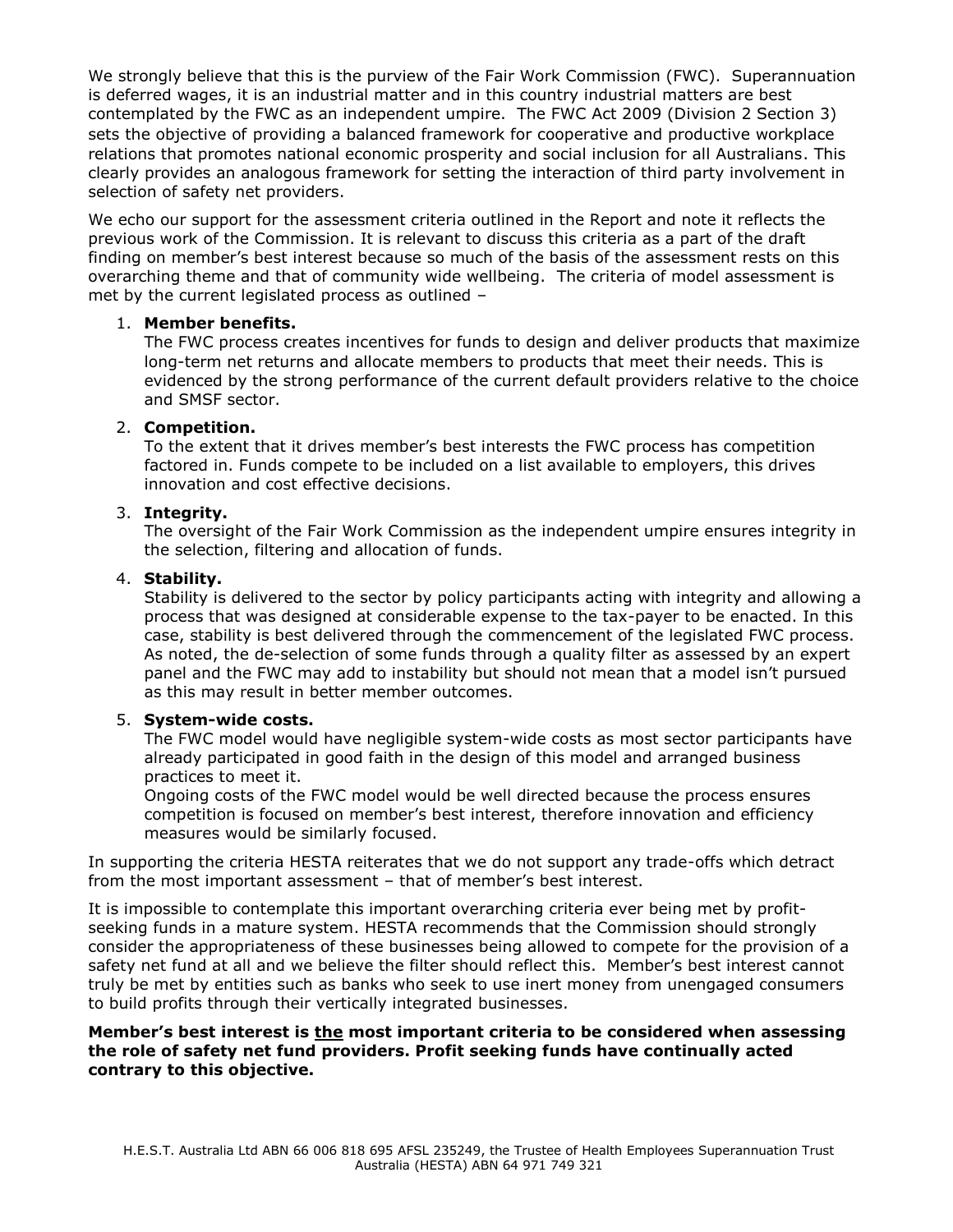#### **A list of providers should be available to employers, the list should be managed by the FWC and compiled through the use of a filter.**

#### **Unengaged members and inert money should be protected at all times therefore profit seeking funds should be excluded from the safety net consideration.**

#### The formulation of a panel

We believe the discussion of the appropriate construct of the filter administrators is relevant to this finding as well as draft finding 3.5.

## Draft finding 3.5 The selecting body

The selection of eligible default products should be administered by a government body, and be subject to strong governance rules. The decision-making body must:

- Have a strong focus on fund member interests
- Have sufficient expertise to evaluate products
- Be independent and free of real or perceived conflicts of interest
- Have processes that are transparent and afford procedural fairness
- Be accountable for its decisions

#### HESTA endorses the comment in the Report –

*The body responsible for selecting eligible default products must have an explicit focus on member interests and be accountable for its decisions. The body must be free of conflicts of interest, display high integrity and have sufficient financial expertise to evaluate products.* (pg61)

Again, given this is a key finding it is a great discredit to this process that the Commission further goes on to say that

*This stage of the inquiry is not assessing the current arrangements and will not draw conclusions on the merits of retaining responsibility for selecting default products within the Fair Work Commission.* (pg83)

We agree with the characteristics of a suitable organisation outlined by the Commission on pg83 of the Report and we believe these characteristics are enshrined in the objective of the FWC, and the framework to government for the composition of an expert panel.

We further agree that it is not the role of regulators to also make decisions on safety net providers.

We also agree with the Commission that a significant risk in constituting a body is if the process for selecting members becomes politicised. HESTA firmly believes that superannuation should always have a closer relationship with the industrial system than the political one as it is deferred wages set aside for later life, intrinsically and rightfully linked to the rights and conditions of the workplace.

It is implausible for the Commission to note this risk and also hold the position that there is a strong case for the construct of this body to be administered by the Government. This is an incredibly retrograde and contrary suggestion and we strongly contest it.

**The Commission's assessment of what is required in a selecting body is correct. The greatest risk outlined is also correct – that of politicisation. Therefore the proper place for the formulation of the selecting body is the Fair Work Commission.**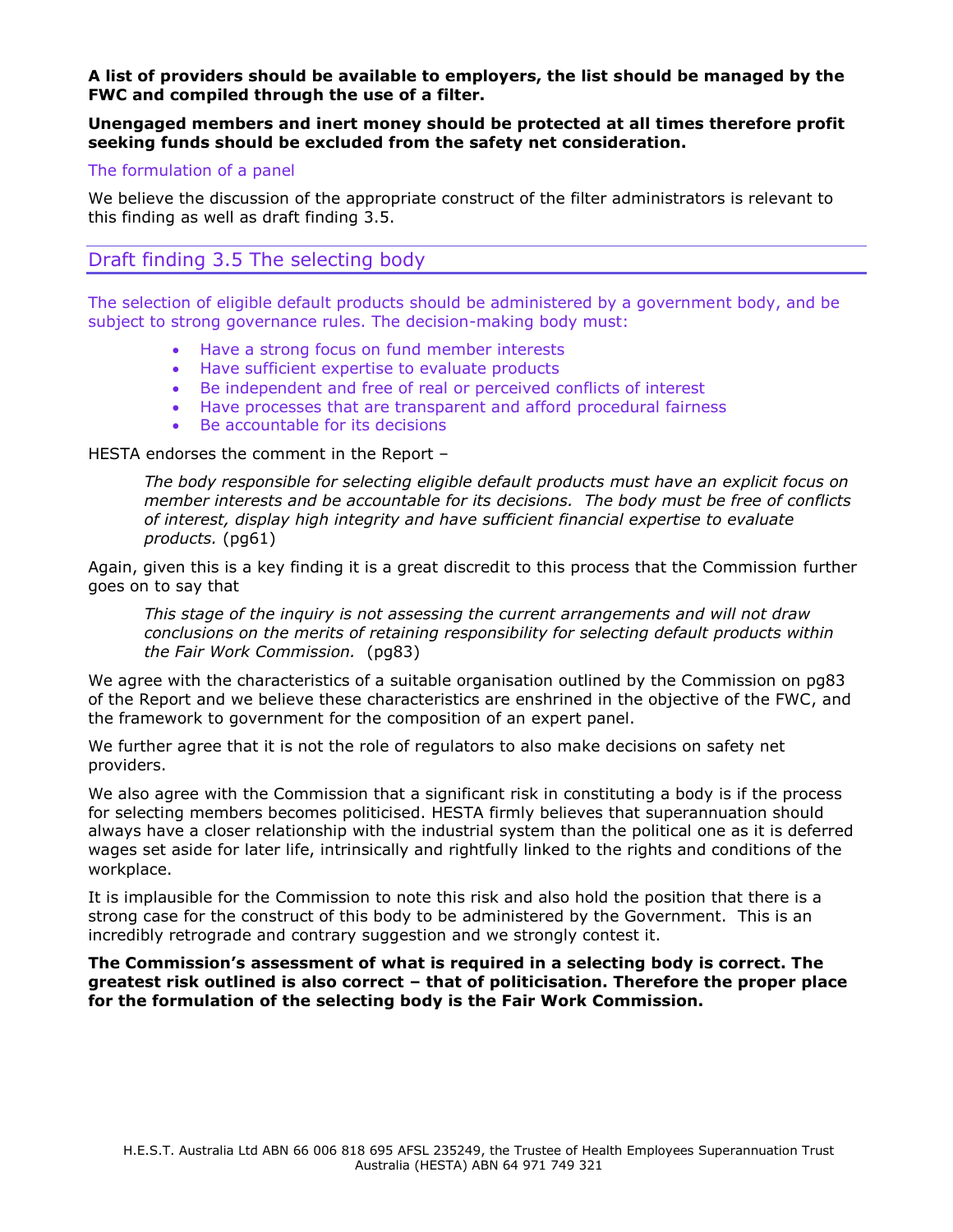## Draft recommendation 3.1 Assign a default product only once

To avoid perpetuating the legacy problems of the current system, any future alternative system for allocating members to default products should be premised on employees being assigned a default product only once, when they join the workforce.

HESTA doesn't agree that the appropriate time to be assigned a safety net product is on joining the workforce. Due to our system's history we have important links to our original industries. These links are more than just historical connections, they shape our product design in investments and insurance.

We note that insurance is outside the scope of the analysis of the Report. Again, this is unhelpful given that safety net providers with a MySuper license are required to provide certain levels of default insurance coverage.

HESTA members and indeed the health and community services workforce are more likely to be women. They are therefore more likely to be paid less than their male counterparts, more likely to take career breaks, more likely to live longer and therefore more likely to be dependent on the Age Pension in retirement. Our product design takes this into consideration through our investment structures and ancillary mandated offerings.

We believe it is appropriate to be allocated a safety net fund if workers do not make a choice on job change because that fund is more likely to replicate their needs as employees in particular sectors. We do support a form of automatic consolidation at this point to deal with any unintended multiple accounts. This is in addition to the ongoing technological advancements the sector has made, such as Superstream which is already reducing the multiple accounts and for which the cost has been largely borne by the funds.

Further, we believe the allocation of one default fund upon entering the job market is lazy policy which entrenches the apathy we should be trying to dislodge. Every job change should present a new opportunity to engage a worker with their deferred wages.

#### **Job change is the appropriate time for safety net funds to be provided. Automatic consolidation at this point should be mandated.**

## Draft finding 3.4 Timing of reviews

The desirable frequency for the selection process is between four and eight years, with the greater frequency best used in the early period.

HESTA endorsed the four yearly timetable set in the currently legislated process. It is an appropriate timeframe for the quality of safety net providers to be reassessed. We note that had the current process been enacted after the lengthy consultation period, the next review of safety net funds would be 2018. Much time has been lost in which we could have been making judgements on real initiatives and not theoretical ones.

#### **Four years is the appropriate timeframe for reassessment, as enshrined in the current process.**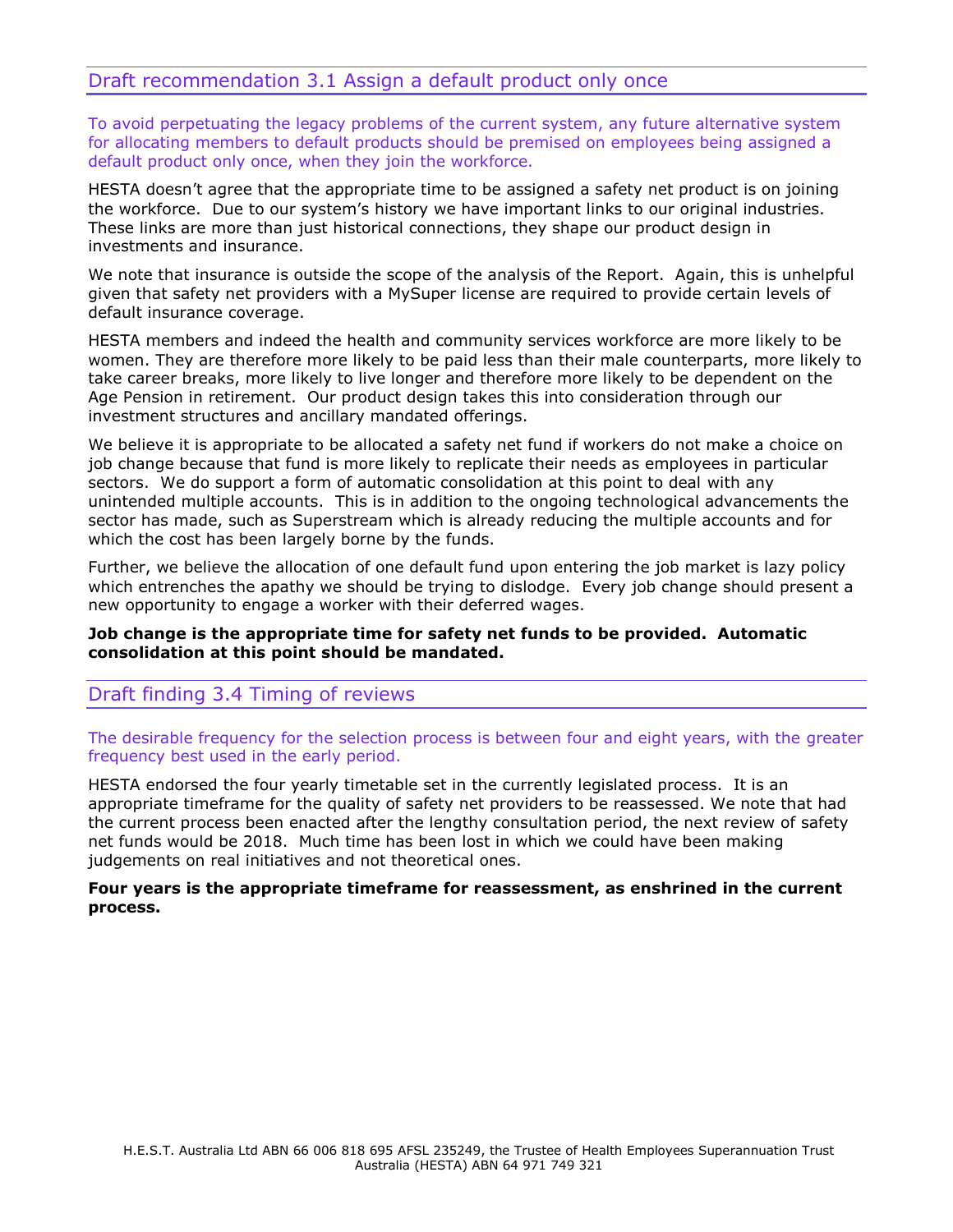# Draft finding 5.1 Assisted employee choice

Relative to the baseline, the assisted employee choice model would:

- Significantly reduce the complexity employees face in choosing a product and lead to more employees choosing high performing products that meet their need, thereby increasing member benefits
- Focus competition on product aspects of value to members, put downward pressure on fees (through greater product comparability) and likely curtail wasteful product proliferation
- Better align fund's interest with those of members
- Support a stable superannuation system
- Have lower search costs for many employees and very low costs for employers, but with government and funds incurring additional costs associated with regulatory structures

This proposed model is similar to the current system but envisages a short list which would create a great deal of instability in the system. It also suggests that this model aligns more closely the needs of members and the funds but it doesn't leave room for corporate funds that may have been designed specifically for a cohort of members – this seems to be a contrary view.

We completely endorse the view that an independent body should be involved in the compilation of the list, and that this body should be "an impartial arbiter" (pg126) and note again that this is the role of the Fair Work Commission and there is no need for another body to be established.

We do not support a last resort fund, we would prefer to see efforts on policy intervention that ensures we do not need a last resort fund.

We support some elements of this model –

- The development of a short list
- The application of a filter beyond MySuper
- The independent body with oversight

#### **Overall, HESTA does not support this model.**

## Draft finding 6.1 Fee based auction

Relative to the baseline, the fee based auction model would:

- Promote member benefits by exerting downward pressure on fees
- Focus competition on, and elevate transparency of, member fees
- Likely assist integrity due to its simplicity and accountability mechanisms
- Be unlikely to compromise long-term stability because the model as designed would not lead to excessive concentration of funds or volatile movement of members and assets.
- Have slightly lower system-wide costs, mainly due to lower search costs for members.

We contest every element of this finding and note there is a significant difference between fees and value. HESTA measures member benefits on a net return model – which has a value overlay to it and is certainly a more nuanced and appropriate measure. This model would no doubt deliver low fees at a point in time but at what cost? Member's best interests are not served by funds engaging in a race to the bottom on fees. This model does not meet any of the assessment criteria apart from cost.

Most particularly though it does not meet the overarching objective of member's best interest and community wellbeing. It is well understood that funds like HESTA utilise scale and collective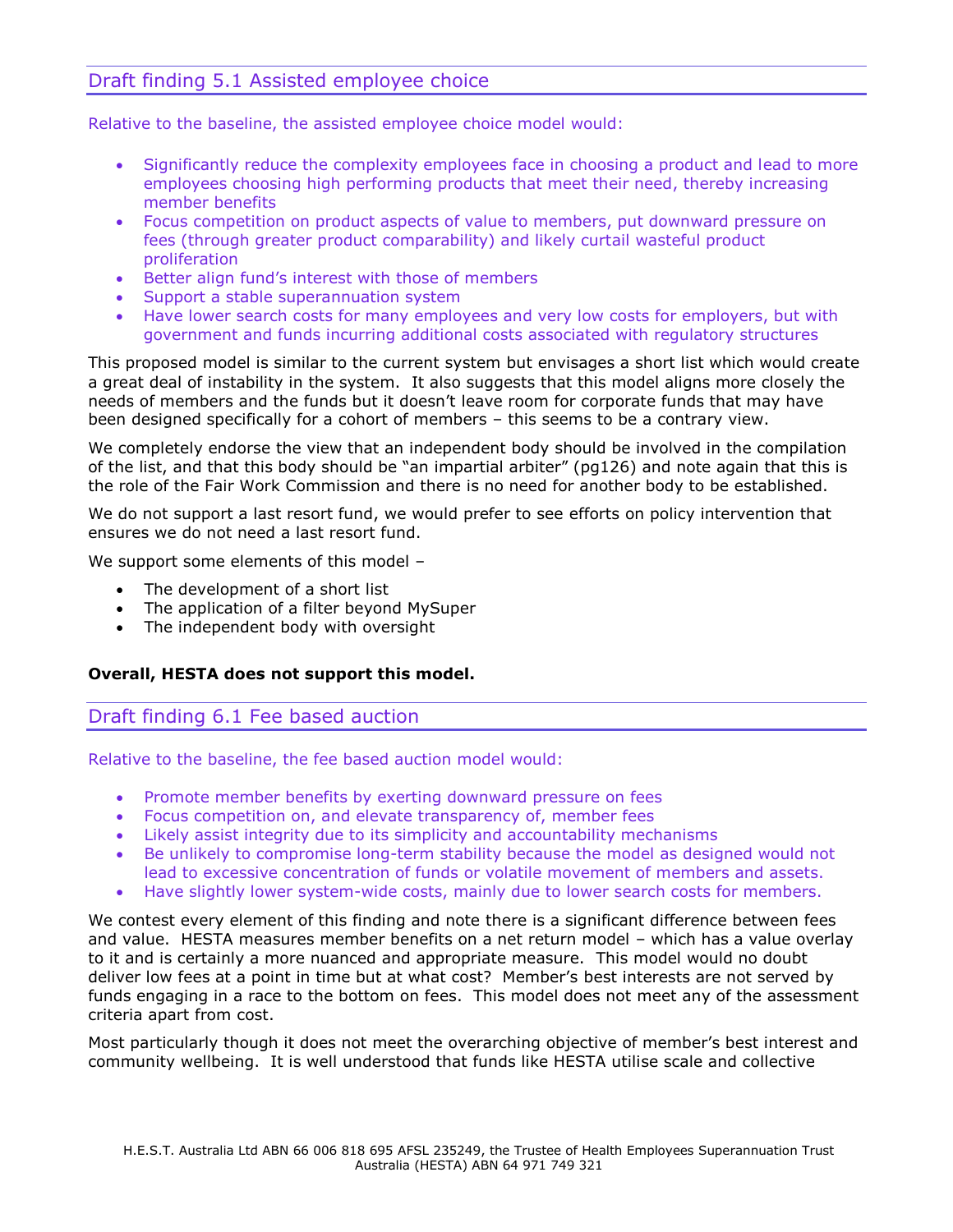arrangements to give members with long time horizons access to unlisted and actively managed investments which come at some price but achieve superior performance over time.

The primary issue between listed and unlisted investments is that funds are required to look further through unlisted assets portfolios and report fees and costs which do not have to be reported in listed investments (but which would still be incurred by listed companies), thereby increasing the reported cost of unlisted investments relative to listed investments. In a fee based auction model, or any model that focus primarily on fees, this could lead to a preference of listed over unlisted investments. In portfolios where management of costs is a critical factor – unlisted investments are an essential part of a diversified institutional portfolio for a number of reasons. Any rotation out of these assets in favour of listed purely on cost grounds is likely to reduce returns to members and increase volatility/variability of return by having a higher proportion of listed assets in portfolios.

Some examples:

- Advisory fees. If an unlisted company owned by a Private Equity fund uses a financial advisor to advise on an acquisition of another company, that cost has to be reported, even though it is incurred by the company and not the fund or investors. If a public company does the same thing, no additional cost is required to be reported.
- Issuing new equity. If an unlisted company owned by a Private Equity fund undertakes an IPO, the costs incurred in undertaking the IPO (underwriters, advisors etc) are included in the costs that need to be reported on the unlisted investment. If a listed company undertakes a share placement and uses underwriters and advisors, these costs do not need to be reported.
- Property management costs. In an unlisted property fund, the fees charged by the manager and also by agents managing specific properties have to be included in the costs to be disclosed. In a listed property fund, which can invest in exactly the same assets, these costs do not need to be disclosed.

Setting in place a model with such a strong focus on fees when the disclosure of those fees is not well managed through regulation will encourage competing funds to seek seemingly low cost listed investments which will cost the taxpayers more in social security in the long run. Thereby not meeting the member's best interest test and not meeting the community wellbeing test either.

The Commission is correct to examine the possibility that this model may lead to an upsell strategy with funds using a loss leading product to win an auction for new entrants and then switching them to a higher, more profitable product through sales tactics. This is a very real possibility and deserves further examination even in the MySuper environment.

Setting aside the very real strategic problems with this model, the operational issues surrounding it are also significant. The Commission finds that with this model "*integrity* would be assisted due to the auction's simplicity and accountability mechanisms" (pg139). Comparisons of fees is not an easy exercise, in a sophisticated system such as ours, due to issues with interpretation of what constitutes different fees, fee classification and disclosure. The newly updated RG97 attempts to address this, however the previously stated issues still remain, making fee comparisons difficult and potentially misleading. . Benchmarking experts are available, with HESTA engaging CEM benchmarking to understand our relative value to members and build on our continuous improvement culture.

However, the Commission should be aware that benchmarking organisations such as CEM Benchmarking do not review or include direct (or indirect) member fees. CEM Benchmarking benchmark and compare fund operating costs – and total operating costs per member – and operating efficiencies of the fund. While operating costs are related to member fees (member fees provide the revenue to meet operating costs) the fee auction is based on direct (and indirect) member fees, including investment management fees. CEM Total Operating Costs exclude investment operations and investment management costs and are not directly comparable (for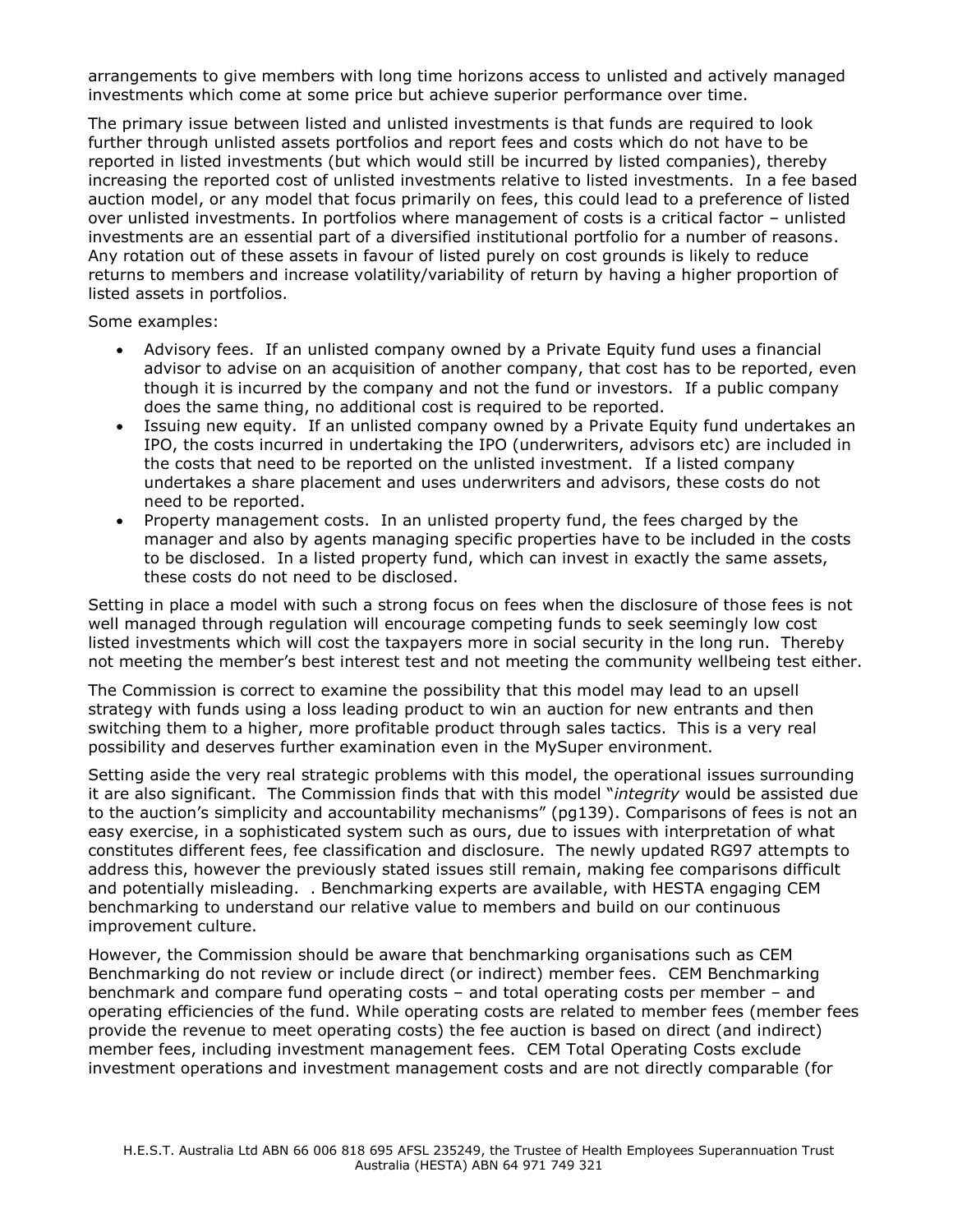## Draft finding 7.1 Multi-criteria tender model

Relative to the baseline, the multi-criteria tender model would:

- Promote member benefits by focusing competition on member satisfaction and long-term net returns
- Focus competition on aspects of performance that matter to members, and more generally through the winning bid providing a market-wide performance benchmark
- Create risks for integrity due to its vulnerability to subjective judgements, yet on the other hand promote integrity through stronger accountability mechanism
- Not create any material risks to stability, since it is unlikely to lead to excessive concentration or volatile movement of members and assets
- Have slightly lower system-wide costs, mainly due to lower search costs for members

Whilst there are elements of this model which HESTA supports, they are also the elements of this model which are found in the current legislated process.

HESTA regularly participates in tenders for the provision of a safety net fund through employers. As we noted in our earlier submission, there is a lack of consistency in employer tenders and no transparency but the existence of tenders shows a live competition within the default provision that the Commission seems dismissive of.

The Commission rightly notes the complexity of the model and the need for trade-offs between qualitative considerations.

For reasons outlined earlier there are a number of pitfalls to this model which make it unsuitable for serious consideration.

## **HESTA does not support this model**.

## Draft finding 8.1 Assisted employer choice

Relative to the baseline, the assisted employer choice (with employee protections) – employing both a light filter for mandatory standards and a heavy filter for a preferred default list - would:

- Enhance member benefits by increasing the likelihood of members being placed in higher quality products, and reducing the likelihood of members being placed in a poor product
- Promote healthy competition by presenting product providers with incentives to perform strongly against the preferred list selection criteria or compete for corporate tenders and facilitating greater comparability but there would still be some scope for unhealthy and wasteful marketing to employers
- Increase the potential for agency problems given the involvement of employers, although the risk to the integrity of the system would lie primarily in the appointment process for the preferred default list selection panel
- Create few stability concerns
- Reduce search costs for employees, while increasing search costs for employers and regulatory costs for funds and government.

HESTA strongly opposes this model as it is missing the most important element – the requirement to pursue member's best interest. It echoes some of the historical strengths of the sector, like a link to the industry. But it is retrograde in many other ways.